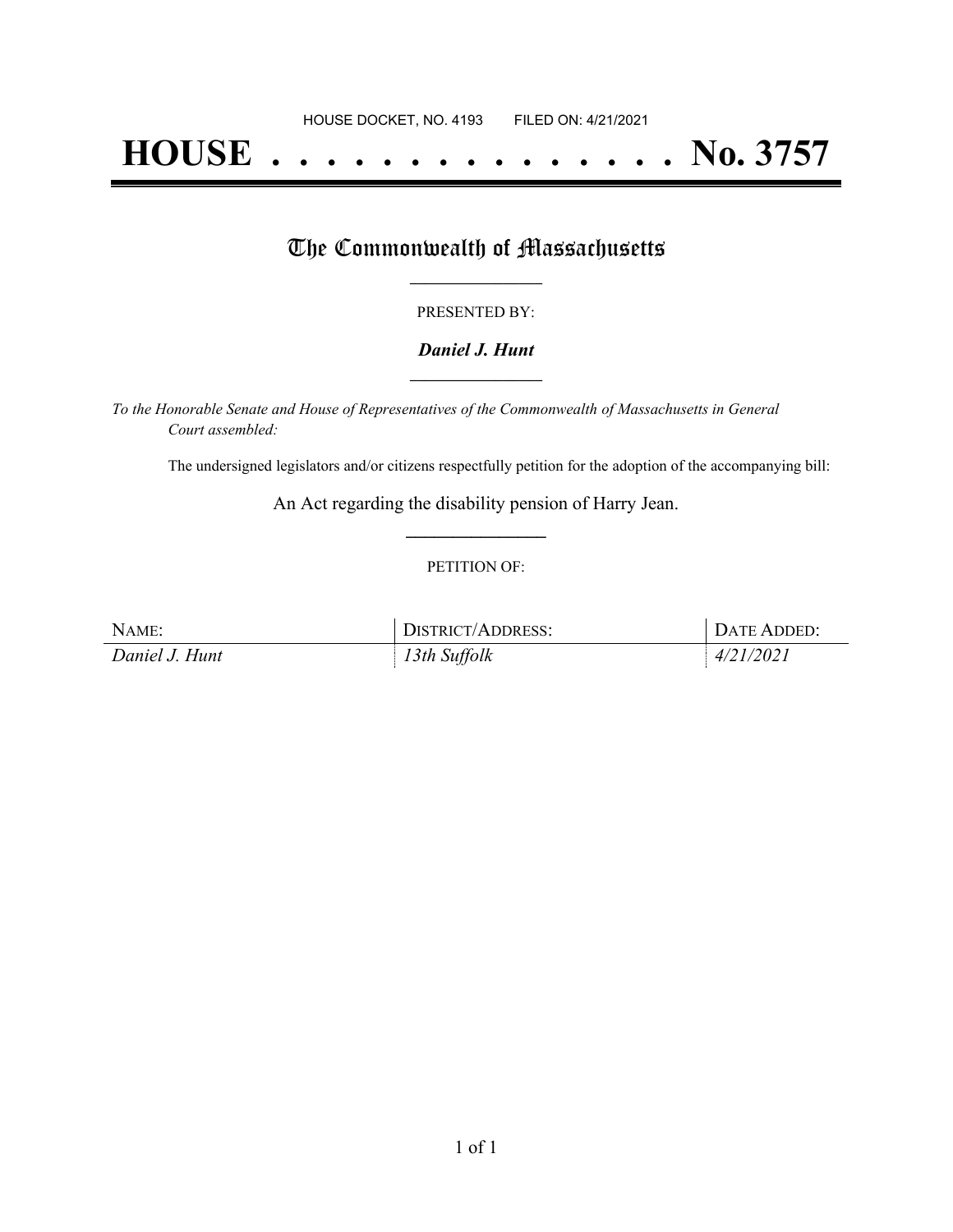#### HOUSE DOCKET, NO. 4193 FILED ON: 4/21/2021

## **HOUSE . . . . . . . . . . . . . . . No. 3757**

By Mr. Hunt of Boston, a petition (accompanied by bill, House, No. 3757) of Daniel J. Hunt (with the approval of the mayor and city council) that the Boston Retirement Board be authorized to increase the accidental disability retirement allowance payable to Harry Jean, a retired police officer of the city of Boston. Public Service. [Local Approval Received.]

### The Commonwealth of Massachusetts

**In the One Hundred and Ninety-Second General Court (2021-2022) \_\_\_\_\_\_\_\_\_\_\_\_\_\_\_**

**\_\_\_\_\_\_\_\_\_\_\_\_\_\_\_**

An Act regarding the disability pension of Harry Jean.

Be it enacted by the Senate and House of Representatives in General Court assembled, and by the authority *of the same, as follows:*

 Section 1. Notwithstanding the provision of any general or special law or rule or 2 regulation to the contrary, and in order to promote the public good, the State-Boston Retirement Board is hereby authorized and directed to increase the accidental disability retirement allowance payable to Harry Jean, a retired officer of the City of Boston who, as a result of injuries sustained while in the performance of his duties on August 7, 2013, is totally and permanently disabled from further service as a police officer. Section 2. The total annual amount of pension payable to Harry Jean shall be equal to the regular rate of compensation which would have been paid had he continued in service as a police officer of the City of Boston at the grade held by him at the time of his retirement, so long as any income derived by Harry Jean hereafter is not earned performing a sworn law enforcement function or private security function with similar duties. The additional benefits granted in this

12 act shall be funded and administered by the Boston Retirement Board, consistent with and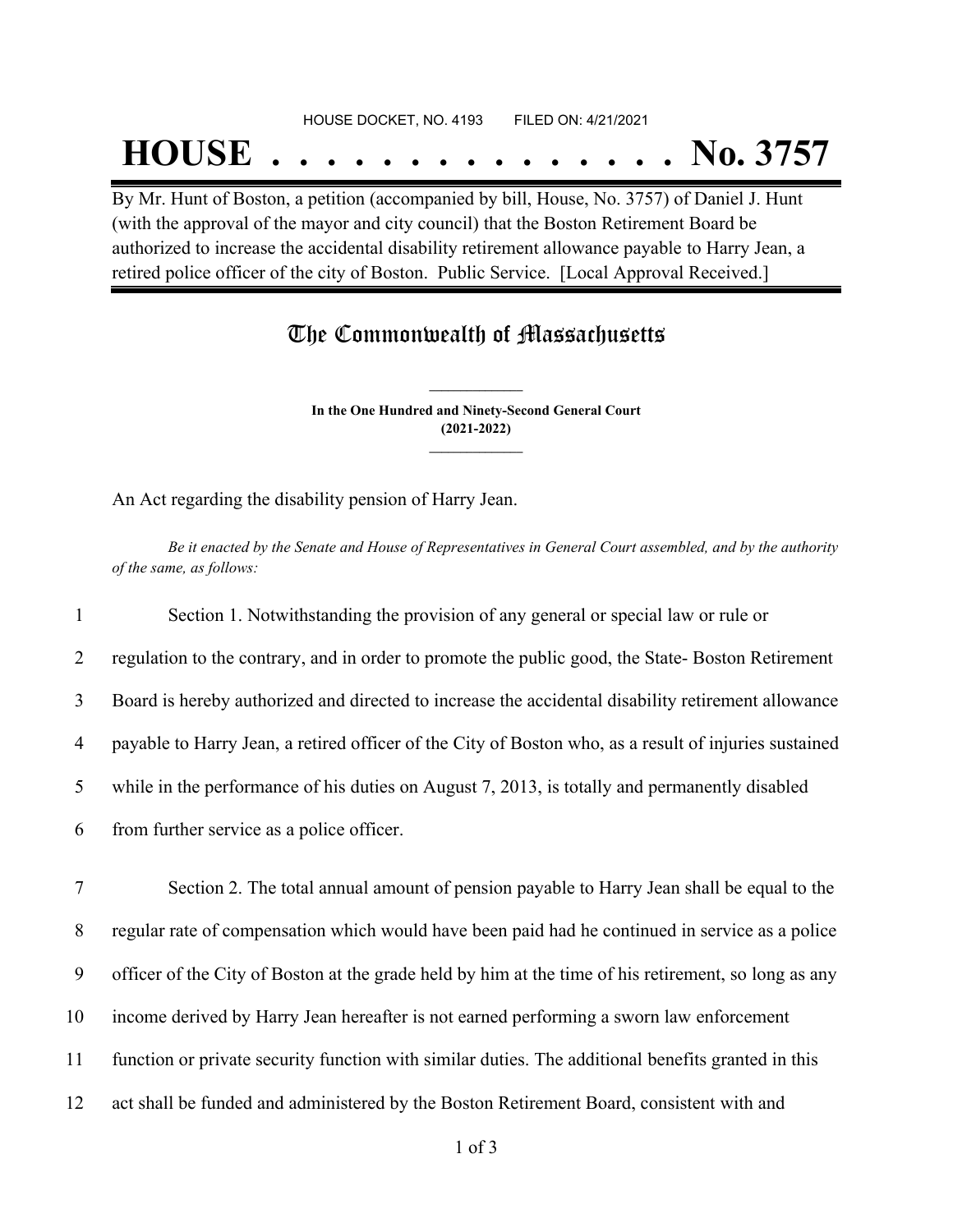subject to chapter 32 of the General Laws, except in regard to section 91A of said chapter 32 the limit on the amount that Harry Jean's annual earnings, when added to his retirement allowance, may exceed without refund penalty the amount of regular compensation which would have been payable to him if he had continued in service as a police officer in the City of Boston in the grade held by him at the time he was retired, shall be set at \$100,000 rather than \$15,000. All amounts paid under this shall be nontaxable.

 (a) Such increase in retirement shall become effective commencing on the date for which he received an accidental disability retirement from the State-Boston Retirement Board.

 (b) Upon enactment, the State-Boston Retirement Board shall forthwith pay to said Harry Jean the amount credited to him as accumulated total deductions in the annuity savings fund of the State-Boston Retirement Board. Said Harry Jean shall be entitled to receive indemnification for all hospital, medical and related expenses that have been or may be incurred after the date of his retirement as a result of said injuries, pursuant to the provisions of Chapter 41 of the General Laws.

 Section 3. Upon the death of Harry Jean, should his wife survive him, the State-Boston Retirement Board shall pay her an annuity in the amount of three-fourths of the amount of the pension payable to him, per month, at the time of his death. In the event that both Harry Jean and his wife die before their children reach the age of eighteen )18) or twenty-two (22), as provided herein, the payments that would otherwise be made to Harry Jean pursuant to Section 2 shall be payable, in equal shares, to each child under the age of eighteen (18)l provided, however, that payments shall continue to the age of twenty-two (22) for any child who is enrolled as a full-time student.

of 3